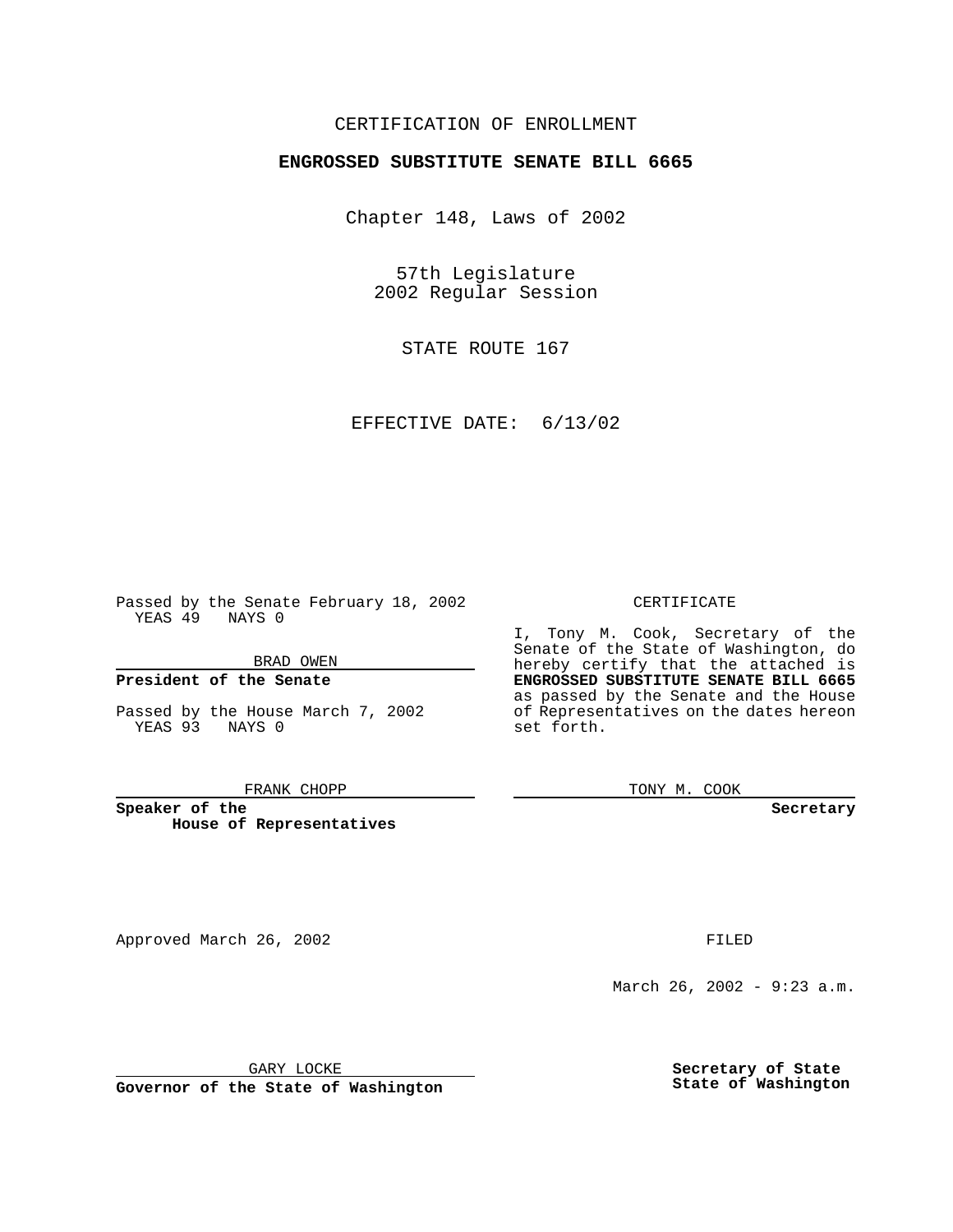## **ENGROSSED SUBSTITUTE SENATE BILL 6665** \_\_\_\_\_\_\_\_\_\_\_\_\_\_\_\_\_\_\_\_\_\_\_\_\_\_\_\_\_\_\_\_\_\_\_\_\_\_\_\_\_\_\_\_\_\_\_

\_\_\_\_\_\_\_\_\_\_\_\_\_\_\_\_\_\_\_\_\_\_\_\_\_\_\_\_\_\_\_\_\_\_\_\_\_\_\_\_\_\_\_\_\_\_\_

Passed Legislature - 2002 Regular Session

### **State of Washington 57th Legislature 2002 Regular Session**

**By** Senate Committee on Transportation (originally sponsored by Senators Johnson and Keiser)

READ FIRST TIME 02/07/2002.

AN ACT Relating to state route 167; and creating new sections.

BE IT ENACTED BY THE LEGISLATURE OF THE STATE OF WASHINGTON:

 NEW SECTION. **Sec. 1.** The legislature finds that the expansion and realignment of state route 167, which has been designated as a highway of statewide significance, is of vital interest to the state's economy. To ensure the free movement of people and goods along this corridor is a transportation priority, and the department of transportation shall plan and design an improved and expanded corridor from its intersection with state route 405 in the north to a new terminus at the Port of Tacoma via proposed state route 509 in the south. At a minimum, the planning must include:

 (1) Environmental permit processes must be conducted in accordance with the criteria, standards, timelines, and other processes developed by the transportation permit efficiency and accountability committee established under chapter 47.06C RCW, and may include watershed-based mitigation;

 (2) Planning must be undertaken in preparation for the ultimate project to be designed and constructed using the design-build processes established under RCW 47.20.780 and 47.20.785. The cost-benefit